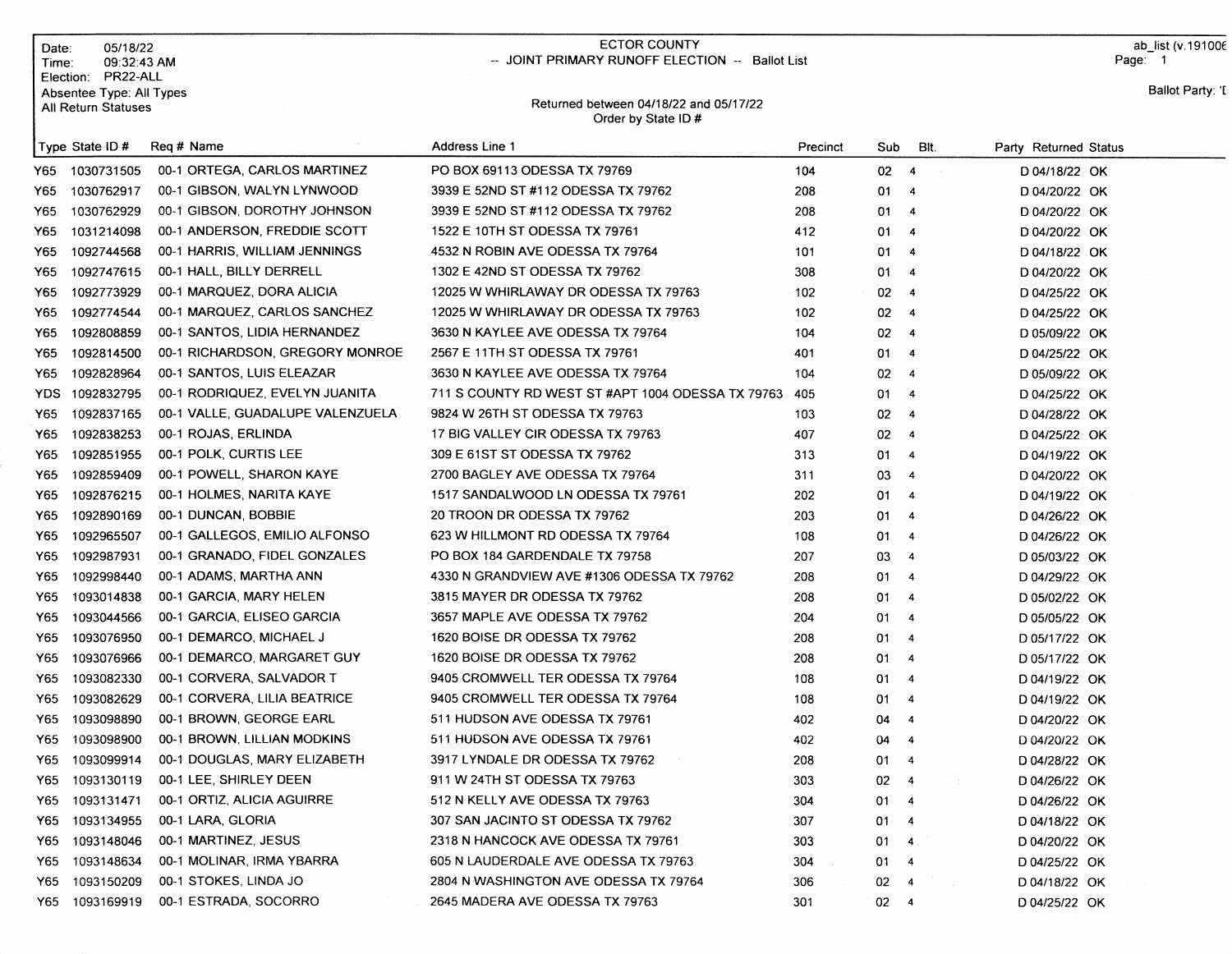| Date:<br>Time: | 05/18/22<br>09:32:43 AM              |                                       | ECTOR COUNTY<br>-- JOINT PRIMARY RUNOFF ELECTION -- Ballot List |          |          |                          |                       | ab list (v. 191006<br>Page: 2 |
|----------------|--------------------------------------|---------------------------------------|-----------------------------------------------------------------|----------|----------|--------------------------|-----------------------|-------------------------------|
| Election:      | PR22-ALL<br>Absentee Type: All Types |                                       | Returned between 04/18/22 and 05/17/22                          |          |          |                          |                       | Ballot Party: 'I              |
|                | All Return Statuses                  |                                       | Order by State ID #                                             |          |          |                          |                       |                               |
|                | Type State ID#                       | Reg # Name                            | Address Line 1                                                  | Precinct | Sub      | BIt.                     | Party Returned Status |                               |
| Y65            | 1093171872                           | 00-1 RAMIREZ, GLORIA RODRIGUEZ        | 1511 DOTSY AVE ODESSA TX 79763                                  | 302      | $02 - 4$ |                          | D 04/20/22 OK         |                               |
| Y65            | 1093178381                           | 00-1 HINOJOS, OLIVIA ARMENDARIZ       | 1805 BECKWOOD PL ODESSA TX 79763                                | 301      | 02       | $\overline{4}$           | D 04/25/22 OK         |                               |
| Y65            | 1093178399                           | 00-1 HINOJOS, RAMON A                 | 1805 BECKWOOD PL ODESSA TX 79763                                | 301      | $02 - 4$ |                          | D 04/25/22 OK         |                               |
| Y65            | 1093180510                           | 00-1 RAMIREZ, ALONZO RODRIGUEZ        | 1511 DOTSY AVE ODESSA TX 79763                                  | 302      | 02       | $\overline{4}$           | D 04/19/22 OK         |                               |
| Y65            | 1093183499                           | 00-1 LARA, CYNTHIA AGUIRRE            | 904 E 36TH ST ODESSA TX 79762                                   | 307      | 01       | $\overline{4}$           | D 04/20/22 OK         |                               |
| Y65            | 1093191059                           | 00-1 ORTIZ, ARMANDO                   | 512 N KELLY AVE ODESSA TX 79763                                 | 304      | 01       | $\overline{4}$           | D 05/03/22 OK         |                               |
| Y65            | 1093201980                           | 00-1 BELTRAN, GUADALUPE CHAVARRIA     | 2706 KAY AVE ODESSA TX 79762                                    | 307      | 01       | $\overline{4}$           | D 04/20/22 OK         |                               |
| Y65.           | 1093210680                           | 00-1 YOUNG, AMY ELIZABETH             | 3110 N TOM GREEN AVE ODESSA TX 79762                            | 307      | 01       | $\overline{4}$           | D 04/20/22 OK         |                               |
| Y65.           | 1093229813                           | 00-1 WILLARD, JOHN EVANS              | 1719 ALAMEDA AVE ODESSA TX 79763                                | 301      | 02 4     |                          | D 04/28/22 OK         |                               |
| Y65            | 1093233131                           | 00-1 ARROYOS, MAGDALENA R             | 721 LASSETER AVE ODESSA TX 79763                                | 304      | 01       | $\overline{4}$           | D 04/25/22 OK         |                               |
| Y65            | 1093233149                           | 00-1 ARROYOS, PAUL M                  | 721 LASSETER AVE ODESSA TX 79763                                | 304      | 01       | -4                       | D 04/25/22 OK         |                               |
| Y65            | 1093235464                           | 00-1 AGUILAR, SANTIAGO G              | 2744 ADAMS AVE ODESSA TX 79762                                  | 307      | 01       | $\overline{4}$           | D 04/20/22 OK         |                               |
| Y65            | 1093250801                           | 00-1 POLK, JUDITH ANN                 | 505 GRAHAM AVE ODESSA TX 79763                                  | 305      | 01       | $\overline{4}$           | D 04/22/22 OK         |                               |
| Y65            | 1093258207                           | 00-1 RANGEL, ESTELLA                  | 908 LAREDO DR ODESSA TX 79761                                   | 402      | 04       | $\overline{4}$           | D 04/26/22 OK         |                               |
| Y65.           | 1093259943                           | 00-1 NELMS, MORRIS ST-CLAIR           | PO BOX 2828 ODESSA TX 79760                                     | 403      | 01       | $\overline{\phantom{a}}$ | D 04/26/22 OK         |                               |
| Y65            | 1093264285                           | 00-1 ENRIQUEZ, IRMA H                 | 1211 MAPLE AVE ODESSA TX 79761                                  | 309      | 01       | -4                       | D 04/25/22 OK         |                               |
| Y65.           | 1093266803                           | 00-1 TURNER, CHARLES EDWARD           | 922 E MONAHANS ST ODESSA TX 79761                               | 402      | 04       | $\overline{4}$           | D 04/28/22 OK         |                               |
| Y65            | 1093266819                           | 00-1 TURNER, ELIZABETH MAXEY          | 922 E MONAHANS ST ODESSA TX 79761                               | 402      | 04       | $\overline{4}$           | D 04/28/22 OK         |                               |
| Y65            | 1093268815                           | 00-1 RIVERA, ARMIDA LARA              | 1326 ANDERSON AVE ODESSA TX 79761                               | 403      | 01       | $\overline{4}$           | D 04/18/22 OK         |                               |
| Y65            | 1093268827                           | 00-1 RIVERA, FREDERICO GUERRERO       | 1326 ANDERSON AVE ODESSA TX 79761                               | 403      | 01       | $\overline{4}$           | D 04/18/22 OK         |                               |
| Y65            | 1093273776                           | 00-1 BROWN, LAWRENCE EDWARD           | 2304 E 14TH ST ODESSA TX 79761                                  | 312      | 01       | $\overline{4}$           | D 04/28/22 OK         |                               |
| Y65            | 1093275676                           | 00-1 BUTLER, JOHN TURNER              | 805 SNYDER ST ODESSA TX 79761                                   | 402      | 04       | $\overline{4}$           | D 04/29/22 OK         |                               |
| Y65            | 1093278342                           | 00-1 ELLIS, ANNIE B                   | 315 FITCH AVE ODESSA TX 79761                                   | 402      | 04       | $\overline{4}$           | D 04/25/22 OK         |                               |
| Y65            | 1093278792                           | 00-1 CORDOVA, BEATRIZ SOTELO          | 421 RUTH ST ODESSA TX 79761                                     | 403      | 01       | $\overline{4}$           | D 04/25/22 OK         |                               |
| Y65            | 1093285409                           | 00-1 PRIDE, OLA MAE                   | 1013 AUTUMN AVE ODESSA TX 79763                                 | 403      | 01       | $\overline{4}$           | D 04/25/22 OK         |                               |
| Y65            | 1093287776                           | 00-1 CHAVEZ, EUGENIO JURADO           | 855 E GLENN ST ODESSA TX 79766                                  | 409      | 01       | -4                       | D 04/28/22 OK         |                               |
| Y65            | 1093287931                           | 00-1 OLIVAS, MARIA                    | 415 E BLUE DIAMOND ST ODESSA TX 79766                           | 409      | 01       | -4                       | D 04/25/22 OK         |                               |
| Y65.           | 1093301603                           | 00-1 OLDHAM, ROSIE                    | 915 SNYDER ST ODESSA TX 79761                                   | 402      | 04       | -4                       | D 05/13/22 OK         |                               |
|                |                                      | Y65 1093301619 00-1 MOORE, NELSON LEE | 623 COLLEGE AVE ODESSA TX 79761                                 | 402      | 04 4     |                          | D 04/20/22 OK         |                               |
| Y65            | 1093304360                           | 00-1 EVARO, ROJELIO                   | 909 GULF AVE ODESSA TX 79761                                    | 403      | 01 4     |                          | D 04/22/22 OK         |                               |
| Y65            | 1093307555                           | 00-1 ISNER, CONNIE LA NELL            | 1713 PATTON DR ODESSA TX 79761                                  | 312      | 01       | 4                        | D 05/05/22 OK         |                               |
| Y65            | 1093310817                           | 00-1 ULATE, JUSTINO C                 | 916 BRUCE AVE ODESSA TX 79761                                   | 402      | 04 4     |                          | D 04/20/22 OK         |                               |
| Y65            | 1093311816                           | 00-1 DUCKETT, WESLEY DON              | 1222 S JACKSON AVE ODESSA TX 79761                              | 403      | 01 4     |                          | D 04/20/22 OK         |                               |
| Y65            | 1093313937                           | 00-1 SANCHEZ, MARIA LUISA             | 938 S JACKSON AVE ODESSA TX 79761                               | 403      | 01 -     | 4                        | D 05/05/22 OK         |                               |
| Y65            | 1093320923                           | 00-1 CORDOVA, ARTURO W                | 421 RUTH ST ODESSA TX 79761                                     | 403      | 01 -     | $\overline{4}$           | D 04/25/22 OK         |                               |
| Y65            | 1093323765                           | 00-1 LOVE, LAVERNE MOSLEY             | 3203 EASTOVER DR ODESSA TX 79762                                | 308      | 01       | $\overline{\mathbf{A}}$  | D 04/25/22 OK         |                               |
| Y65            | 1093327920                           | 00-1 CRAWFORD, CATHERINE              | 303 CARVER AVE ODESSA TX 79761                                  | 402      | 04.4     |                          | D 05/02/22 OK         |                               |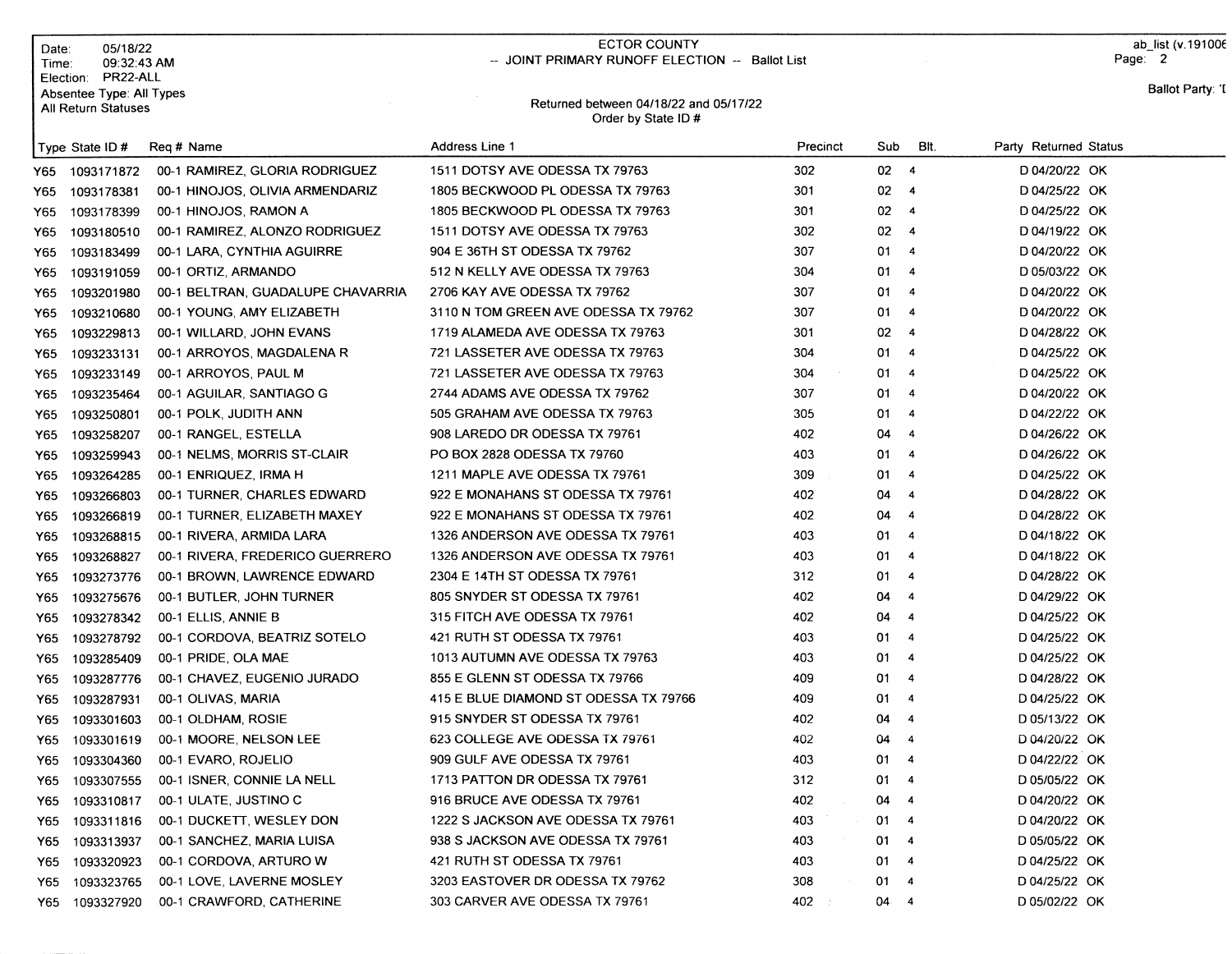| Date∶<br>Time∶ | 05/18/22<br>09:32:43 AM                                                      |                                 | <b>ECTOR COUNTY</b><br>-- JOINT PRIMARY RUNOFF ELECTION -- Ballot List |          |           |                         |                       | ab list (v. 19100 $6$<br>Page: 3 |  |
|----------------|------------------------------------------------------------------------------|---------------------------------|------------------------------------------------------------------------|----------|-----------|-------------------------|-----------------------|----------------------------------|--|
|                | Election: PR22-ALL<br>Absentee Type: All Types<br><b>All Return Statuses</b> |                                 | Returned between 04/18/22 and 05/17/22<br>Order by State ID#           |          |           |                         | Ballot Party: 'I      |                                  |  |
|                | Type State ID#                                                               | Reg # Name                      | Address Line 1                                                         | Precinct | Sub       | BIt.                    | Party Returned Status |                                  |  |
| Y65.           | 1093327931                                                                   | 00-1 CRAWFORD, ODEL             | 303 CARVER AVE ODESSA TX 79761                                         | 402      | 04        | $\overline{4}$          | D 05/02/22 OK         |                                  |  |
| Y65.           | 1093335064                                                                   | 00-1 HOLDER, BEVERLY ANN        | 4130 SPRINGBROOK DR ODESSA TX 79762                                    | 204      | 01        | $\overline{\mathbf{4}}$ | D 04/22/22 OK         |                                  |  |
| Y65            | 1093335072                                                                   | 00-1 HOLDER, MICHAEL S          | 4130 SPRINGBROOK DR ODESSA TX 79762                                    | 204      | 01        | $\overline{4}$          | D 04/22/22 OK         |                                  |  |
| Y65            | 1093336488                                                                   | 00-1 SIMS, CATHERINE T          | 715 E ODESSA ST ODESSA TX 79761                                        | 402      | 04        | $\overline{4}$          | D 04/19/22 OK         |                                  |  |
| Y65.           | 1093346192                                                                   | 00-1 ALCANTAR, IRENE            | 1331 S SAM HOUSTON AVE ODESSA TX 79761                                 | 403      | 01        | $\overline{4}$          | D 05/03/22 OK         |                                  |  |
| Y65.           | 1093353654                                                                   | 00-1 BARS, BIRDOLA BLAKELY      | 817 E ODESSA ST ODESSA TX 79761                                        | 402      | 04        | $\overline{4}$          | D 04/25/22 OK         |                                  |  |
| Y65.           | 1093358331                                                                   | 00-1 JACKSON, PATSY ANN         | 2819 BRENTWOOD DR ODESSA TX 79762                                      | 308      | 01        | 4                       | D 04/26/22 OK         |                                  |  |
| Y65.           | 1093358349                                                                   | 00-1 JACKSON, WAYNE KIMBALL     | 2819 BRENTWOOD DR ODESSA TX 79762                                      | 308      | 01        | $\overline{4}$          | D 04/26/22 OK         |                                  |  |
| Y65.           | 1093360462                                                                   | 00-1 GREEN, MARGARET FRANCES    | 1700 REDBUD AVE ODESSA TX 79761                                        | 312      | 01        | $\overline{4}$          | D 04/20/22 OK         |                                  |  |
| Y65            | 1093362239                                                                   | 00-1 PRIDE, LEEJUANDA           | 218 CARVER AVE ODESSA TX 79761                                         | 402      | 04        | $\overline{4}$          | D 04/25/22 OK         |                                  |  |
| Y65.           | 1093362241                                                                   | 00-1 PRIDE, ROBERT LEE JR       | 218 CARVER AVE ODESSA TX 79761                                         | 402      | 04        | $\overline{4}$          | D 04/25/22 OK         |                                  |  |
| Y65.           | 1093363332                                                                   | 00-1 TAYLOR, ELNORA             | 1218 HONEYSUCKLE AVE ODESSA TX 79761                                   | 403      | 01        | $\overline{4}$          | D 04/29/22 OK         |                                  |  |
| Y65            | 1093363345                                                                   | 00-1 LOUD, NORALENE TAYLOR      | 403 E ODESSA ST ODESSA TX 79761                                        | 403      | 01        | -4                      | D 05/09/22 OK         |                                  |  |
| Y65            | 1093363460                                                                   | 00-1 GUTIERREZ, FRANK           | 1004 S LAUDERDALE AVE ODESSA TX 79763                                  | 403      | 01        | $\overline{4}$          | D 04/22/22 OK         |                                  |  |
| Y65            | 1093363473                                                                   | 00-1 GUTIERREZ, MANUELITA T     | 1004 S LAUDERDALE AVE ODESSA TX 79763                                  | 403      | 01        | $\overline{4}$          | D 04/22/22 OK         |                                  |  |
| Y65.           | 1093364108                                                                   | 00-1 VEAL, RUBY EVANS           | 405 SEMINOLE ST ODESSA TX 79761                                        | 403      | 01        | $\cdot$ 4               | D 04/20/22 OK         |                                  |  |
| Y65.           | 1093374152                                                                   | 00-1 RODRIGUEZ, MARIA MOLINA    | 15125 S HWY 385 ODESSA TX 79766                                        | 409      | 01        | $\overline{4}$          | D 04/28/22 OK         |                                  |  |
| Y65.           | 1093380173                                                                   | 00-1 PEGUES, LARRY GENE         | 719 E ODESSA ST ODESSA TX 79761                                        | 402      | 04        | $\overline{4}$          | D 04/20/22 OK         |                                  |  |
| Y65            | 1093381811                                                                   | 00-1 BERZOSA, RUFINA BAEZA      | 440 W HERITAGE ST ODESSA TX 79766                                      | 404      | 01        | $\overline{a}$          | D 05/02/22 OK         |                                  |  |
| Y65            | 1093382049                                                                   | 00-1 RUBIO, OLIMPIA NEITO       | 416 W MESCALERO DR ODESSA TX 79763                                     | 404      | 01        | $\overline{4}$          | D 04/25/22 OK         |                                  |  |
| Y65            | 1093388466                                                                   | 00-1 WILLIAMS, DOVIE ALBERTA    | 313 HUDSON AVE ODESSA TX 79761                                         | 402      | 04        | $\overline{4}$          | D 04/20/22 OK         |                                  |  |
| Y65            | 1093388568                                                                   | 00-1 WASHINGTON, PATRICIA ANNE  | 405 HUDSON AVE ODESSA TX 79761                                         | 402      | 04        | $\overline{4}$          | D 04/20/22 OK         |                                  |  |
| Y65            | 1093388758                                                                   | 00-1 BURTON, SARAH              | 314 HUDSON AVE ODESSA TX 79761                                         | 402      | 04        | -4                      | D 04/20/22 OK         |                                  |  |
| Y65            | 1093391919                                                                   | 00-1 CHAVEZ, MARIA ROJO         | 855 E GLENN ST ODESSA TX 79766                                         | 409      | 01        | $\overline{4}$          | D 04/28/22 OK         |                                  |  |
| Y65            | 1093394782                                                                   | 00-1 ENRIQUEZ, ABNER J          | 1211 MAPLE AVE ODESSA TX 79761                                         | 309      | 01        | $\overline{4}$          | D 04/25/22 OK         |                                  |  |
| Y65            | 1093400437                                                                   | 00-1 GRANADO, ERMINIA DOMINQUEZ | 1121 ZENETA AVE ODESSA TX 79763                                        | 406      | 01        | $\overline{4}$          | D 04/20/22 OK         |                                  |  |
| Y65            | 1093400767                                                                   | 00-1 ROMAN, ELENA M             | 1103 LINDBERG ST ODESSA TX 79763                                       | 405      | 01        | $\overline{4}$          | D 04/25/22 OK         |                                  |  |
| Y65            | 1093402718                                                                   | 00-1 SMITH, WILLIE RUTH         | 1427 ALAMEDA AVE ODESSA TX 79763                                       | 406      | 01 4      |                         | D 04/29/22 OK         |                                  |  |
| Y65            | 1093409556                                                                   | 00-1 AGUILERA, ELODIA URIAS     | 1139 LINDBERG ST ODESSA TX 79763                                       | 405      | 01 4      |                         | D 04/26/22 OK         |                                  |  |
| Y65            | 1093412639                                                                   | 00-1 AGUILERA, REYMUNDO JIMENEZ | 1139 LINDBERG ST ODESSA TX 79763                                       | 405      | $01 - 4$  |                         | D 04/26/22 OK         |                                  |  |
| Y65            | 1093413785                                                                   | 00-1 VASQUEZ, MARIA S           | 807 FALL AVE ODESSA TX 79763                                           | 405      | 01        | $\overline{4}$          | D 04/22/22 OK         |                                  |  |
| Y65            | 1093437507                                                                   | 00-1 LUJAN, ESTHER ARANDA       | 180 W CONESTOGA LN ODESSA TX 79763                                     | 404      | $01 \t 4$ |                         | D 04/20/22 OK         |                                  |  |
| Y65            | 1093473404                                                                   | 00-1 MINTER, ROGER LELAND       | 921 E 11TH ST ODESSA TX 79761                                          | 412      | 01.       | $\overline{4}$          | D 04/29/22 OK         |                                  |  |
| Y65            | 1093532004                                                                   | 00-1 HERNANDEZ, ROBERT L        | 1200 ZENETA AVE ODESSA TX 79763                                        | 406      | 01.       | $\overline{4}$          | D 05/09/22 OK         |                                  |  |
| Y65            | 1093569126                                                                   | 00-1 MARRERO, RAYMOND REGALADO  | 2304 TRUMAN ST ODESSA TX 79763                                         | 406      | 01.       | -4                      | D 04/28/22 OK         |                                  |  |
| Y65            | 1093570765                                                                   | 00-1 CERDA, CLOTILDE CAMPOS     | 1005 N HANCOCK AVE ODESSA TX 79761                                     | 412      | 01        | 4                       | D 04/20/22 OK         |                                  |  |
| Y65            | 1093595795                                                                   | 00-1 LUJAN, MAURILIO LUJAN      | 180 W CONESTOGA LN ODESSA TX 79763                                     | 404      | 01 4      |                         | D 04/20/22 OK         |                                  |  |

## ECTOR COUNTY